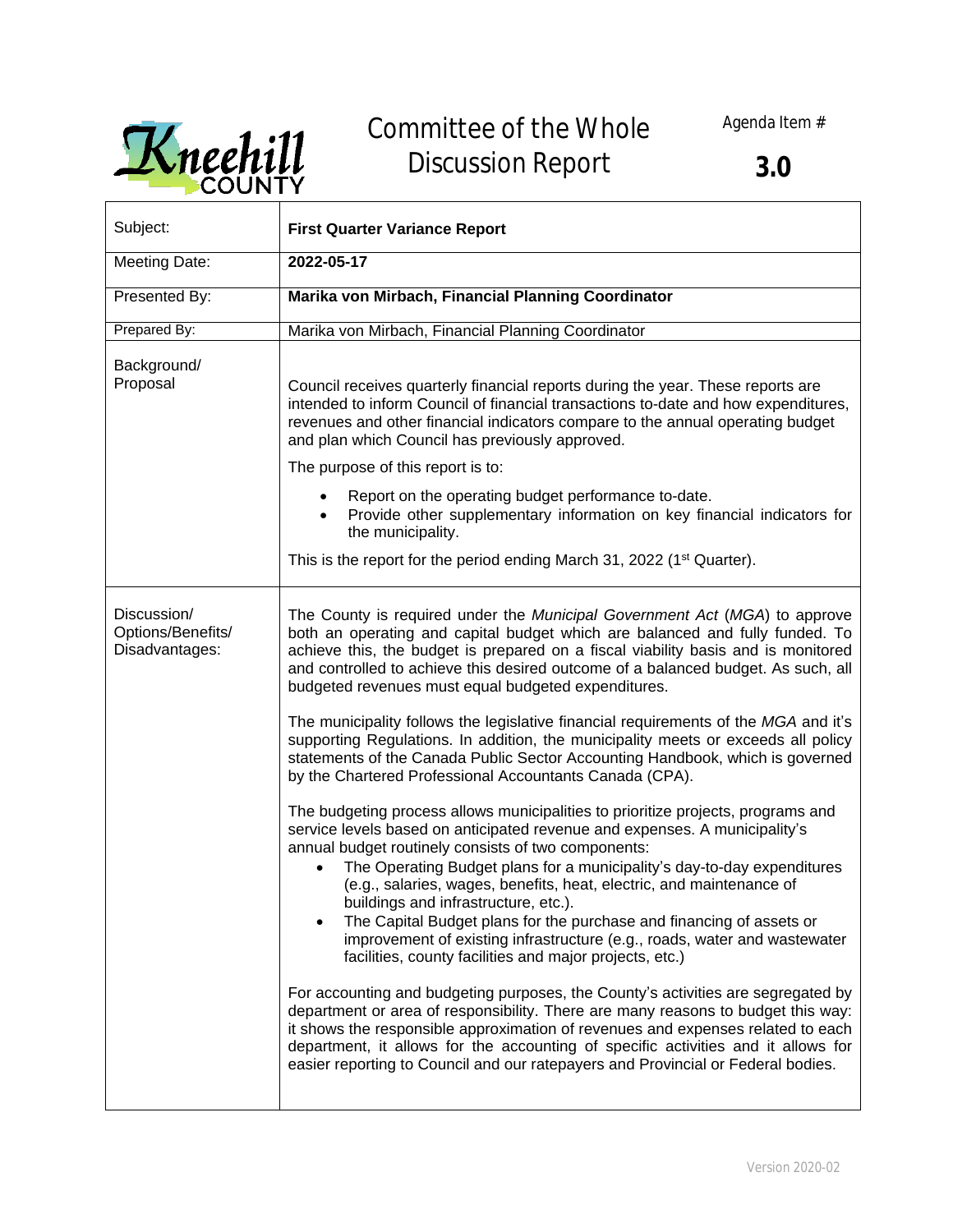| This RFD includes the following Financial Reports:<br>Operating Budget Summary by Function (Appendix A)<br>• Operating Budget Summary by Department (Appendix B)<br>• Investment Summary (Appendix C)                                                                                                                                                                                                                                                                                                                                                                                                                                                         |
|---------------------------------------------------------------------------------------------------------------------------------------------------------------------------------------------------------------------------------------------------------------------------------------------------------------------------------------------------------------------------------------------------------------------------------------------------------------------------------------------------------------------------------------------------------------------------------------------------------------------------------------------------------------|
| Typically, each quarterly report provides information regarding ongoing Capital<br>and Operating projects. Capital and Operating projects for 2022 were approved in<br>late March, 2022; as such, minimal costs have been incurred to March 31, 2022,<br>and no significant trends indicating projects will be over or under budget have<br>been identified. A detailed project report will be presented to Council with the<br>quarterly report for the period ending June 30, 2022. This also applies to the<br>reserve continuity which relies on the status of projects to estimate reserve<br>funding which will be available for the next budget cycle. |
| The following section provides details and commentary on the operating budget<br>summary schedule.                                                                                                                                                                                                                                                                                                                                                                                                                                                                                                                                                            |
| <b>Operating Budget Summary by Function (Appendix A)</b>                                                                                                                                                                                                                                                                                                                                                                                                                                                                                                                                                                                                      |
| The purpose of this schedule is to provide Council a corporate summary of the<br>Operating Budget Performance for the three months ending March 31, 2022, and<br>to provide explanations for unfavourable or favourable corporate results<br>forecasted to year-end.                                                                                                                                                                                                                                                                                                                                                                                          |
| The body of this report will focus on Appendix A, which provides operating results<br>by the classification of the revenue source or nature of expenditure. Appendix B,<br>which is presented by organizational unit, is provided for reference on the<br>individual performance of each department.                                                                                                                                                                                                                                                                                                                                                          |
| There are no significant trends which are projected to generate a large surplus or<br>deficit at year-end; all operations are reasonably on track based on expectations.<br>The net forecasted revenue/expenditure year-end result anticipates a surplus of<br>\$447,770 which represents a 1% overall variance on the Operating Budget. A<br>large portion, \$201,836, of the projected surplus pertains to payments received<br>from the province related to the 2018 flooding DRP claim, which were not<br>included as revenues in the 2022 operating budget.                                                                                              |
| Revenue Summary - \$223,173 Favourable forecasted at Year-End                                                                                                                                                                                                                                                                                                                                                                                                                                                                                                                                                                                                 |
| The favourable revenue variance relates to funds received in the amount of<br>\$201,836 related to a DRP claim from flooding back in 2018. These revenues<br>were not included in the 2022 operating budget, as they are funds received which<br>are reimbursements for expenses incurred in 2018.                                                                                                                                                                                                                                                                                                                                                            |
| Penalties and Fines is showing a positive variance as at the first quarter, but is<br>projected to be in alignment with budget at year-end. This is a result of penalties<br>and fines, related to taxes, being booked which are not anticipated to be<br>collectable, but have not been written off by Council. A subsequent report to<br>Council regarding these uncollectable penalties will be brought forward later in the<br>year.                                                                                                                                                                                                                      |
| All other revenue streams are in line with expectations, and no significant year-<br>end variances are anticipated.                                                                                                                                                                                                                                                                                                                                                                                                                                                                                                                                           |
|                                                                                                                                                                                                                                                                                                                                                                                                                                                                                                                                                                                                                                                               |